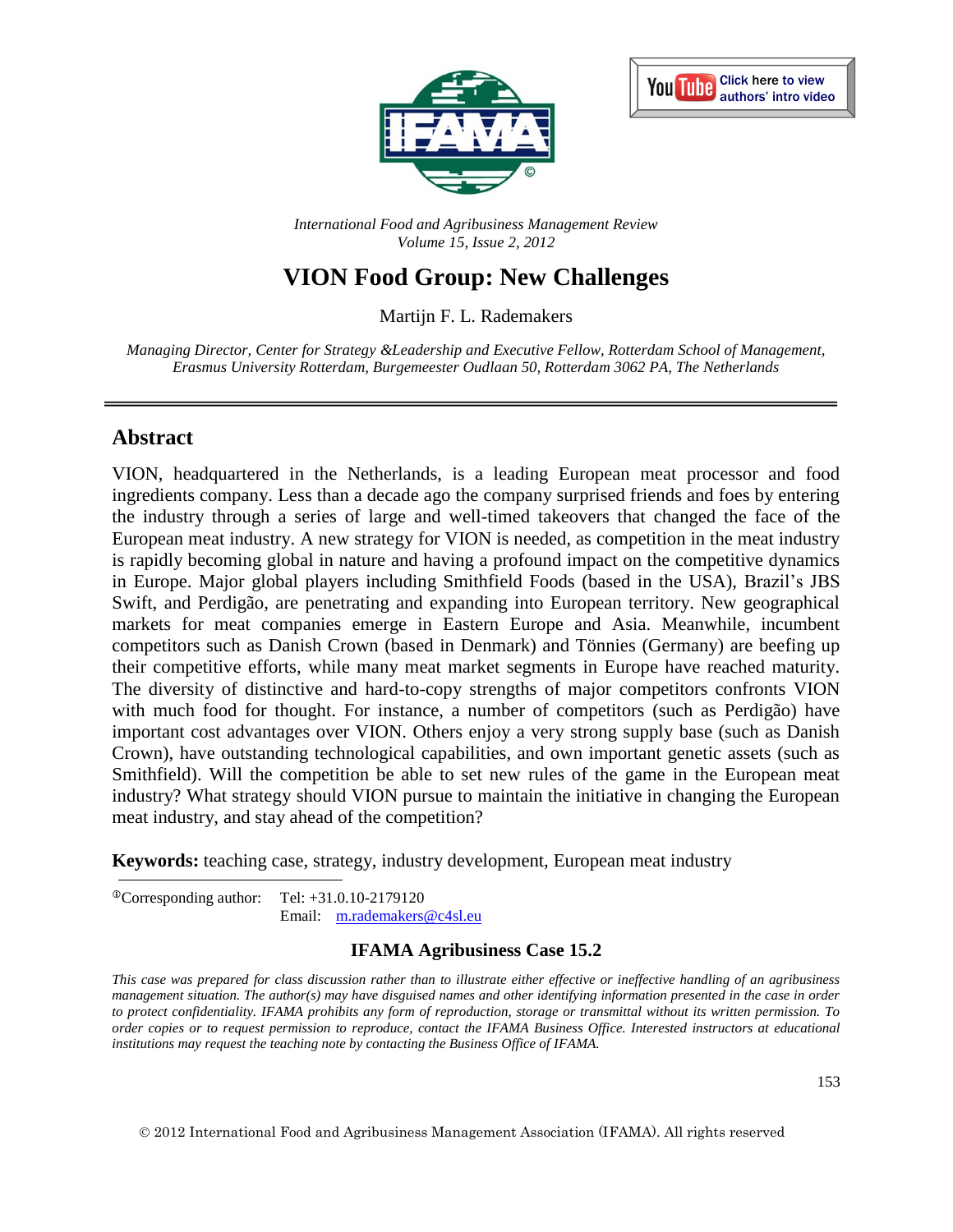### **Introduction**

 $\overline{a}$ 

Seven men in the eye of a hurricane – that is how to picture the spring 2008 strategy meeting when the executive board<sup>1</sup> of the VION Food Group (VION), headquartered in Eindhoven, the Netherlands, sat down to exchange thoughts and views on future strategies for the company. With a solid financial position **(Exhibit 1)** and more than 16,000 employees in 2007, VION is one of the largest meat processors in Europe, leading in fresh beef and holding 2nd position in fresh pork. The sales of VION, growing rapidly from a mere  $\epsilon$ 760 million in 2002 to more than €7 billion euro in 2007, were expected to stabilize around €10 billion in 2008 after acquiring Grampian, one the UK's largest food companies.<sup>2</sup>

Daan van Doorn, CEO of VION, commented on the Grampian acquisition that:

*"The combined (VION/Grampian) group will become a major player in the European food industry. VION holds a central position in the supply chain and translates market and consumer developments to the agricultural sector. VION thereby provides an active contribution to and investment in a sustainable future for the agricultural sectors in the Netherlands, Germany and the UK."*

The tranquility in the VION boardroom was in great contrast to the howling wind produced by a hefty storm outside. It did not go unnoticed that the storm formed a perfect metaphor for the dynamics of the international meat industry which VION, originating as a rendering operation, entered as a newcomer less than 5 years previously. With a series of well-timed acquisitions, VION has grown to be a leading meat processor in Europe. The industry dynamics, however, are generating ever stronger headwinds, particularly in the form of mounting competition from global players. Concurrently, although not discerned yet, the global economy was heading towards a severe downturn.

The battle for Europe's meat markets began during 2005, not long after the rise of VION as a leading firm in the industry. The competitive battling continued and seems to be accelerating in 2008. In search of growth markets, large global firms, including Smithfield Foods based in the USA or Brazil's JBS Swift and Perdigão, are penetrating and expanding into European territory. Neither are incumbent competitors such as Danish Crown in Denmark and Tönnies in Germany sitting still. So with VION still digesting part of the takeovers constituting the VION Fresh Meat division as a leading meat producer in Europe, the seven men in the boardroom are engaged in the ongoing quest for a robust, competitive strategy in an ever changing industry environment. The VION executive board members are keen not just to defend the company's position but also to move forward and grow in attractive market segments.

What should the executive board of VION do to secure the leading position of the company in the European meat industry? More in particular, which rules of the game are developing fastest

<sup>1</sup> Early 2008, the Executive Board among others includes Daan van Doorn (Chief Executive Officer), Ton Lammers (Chief Finance Officer) and Peter Beckers (Chief Strategy Officer).<br><sup>2</sup> In 2008 VION acquired Grampian (2007 sales 2.5 billion Euro, 17.500 employees). The acquisition strengthened

the position of VION in the UK markets for fresh pork, bacon, and sausages.

2012 International Food and Agribusiness Management Association (IFAMA). All rights reserved. 154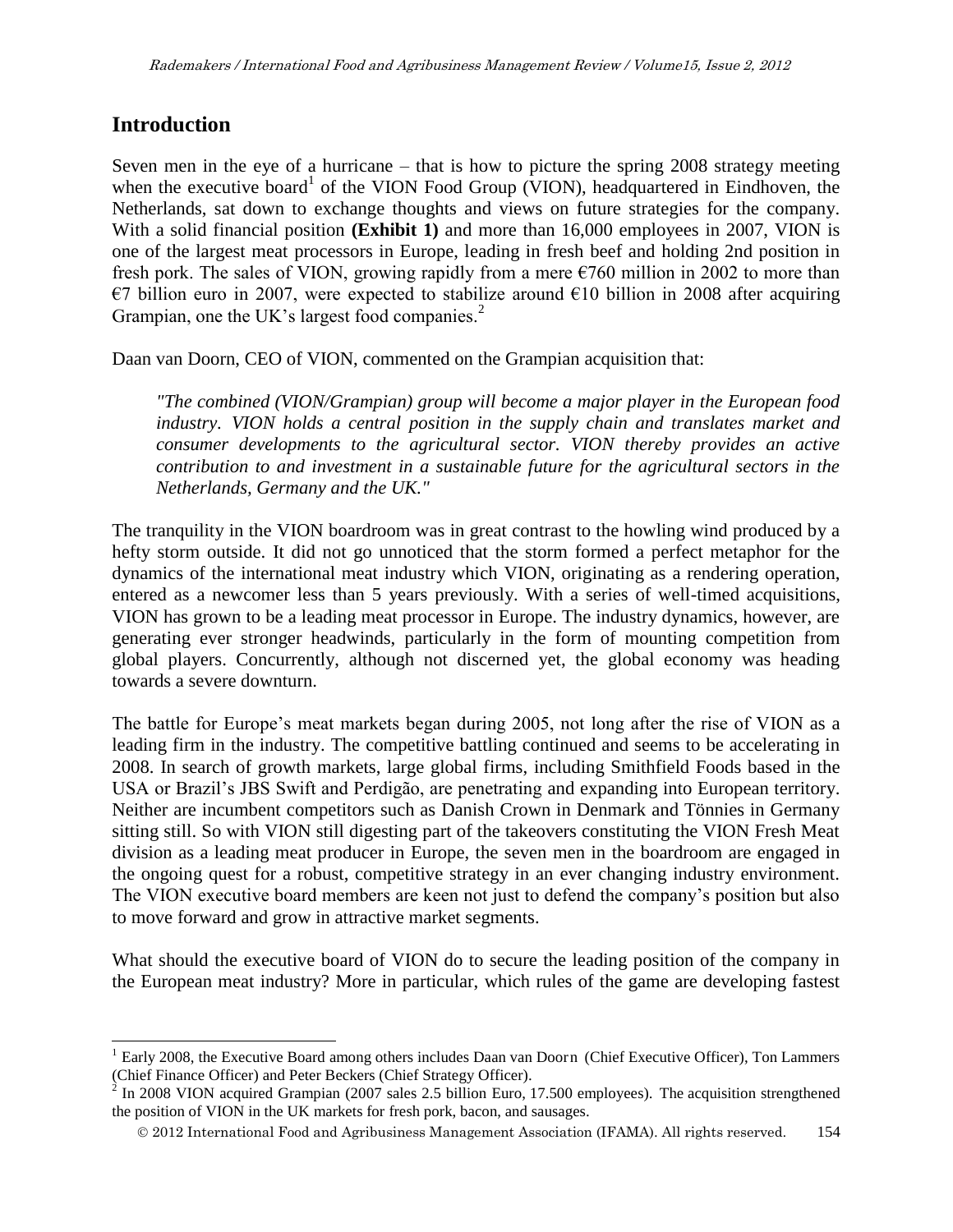in the meat industry and have to be followed, and which ones should be pro-actively changed or shaped in favor of VION to give the company an edge over the competition?

### **Ownership, Governance and** *raison d' être of VION*

VION is a private firm owned by a single shareholder, the Dutch farmers union<sup>3</sup> ZLTO (The Dutch Organization for Agriculture and Horticulture, Southern Region). By 2008, ZLTO could register more than 18,000 members, of which 30–40% are livestock farmers. For more than a century the organization has been furthering the interests of its members (farmers and horticulturists) particularly in the levels of income and business continuity (**Exhibit 2**).

The VION governance structure is designed to secure a high degree of management discretion on the owner side. Apart from the demand that company activities be consonant with the ZLTO mission, i.e. furthering the long-term interests of its members and securing a steady stream of dividends, it is VION's Executive Board running the company and setting the strategy.

To keep a clear division line between the company and the farmers union, a multi-layered governance structure was put in place, including a trust office between ZLTO and VION. The VION supervisory board includes 4 members from the outside and 4 who represent ZLTO, a composition that balances strategic influence between this single shareholder and the VION executive board even further.

The lines of separation laid down in VION's governance structure enable ZLTO to act as a strategic shareholder with influence on long-term developments only, while the executive board runs the company shielded from short-term political dynamics within and around the farmers union. The structure also protects against potential conflicts deriving from the supplier relations between VION on one hand and livestock farmers with ZLTO membership on the other.

The VION *raison d'être*, i.e., the ultimate intended impact of the company's strategic actions, is to secure long-term market demand for goods produced by farmers in the Dutch agricultural complex. At the time of VION's strategic transformation in 2005, the chairman of ZLTO and supervisory board member Anton Vermeer expressed that vision:

*"A healthy meat processing industry is a prerequisite for long-term survival of the livestock farmers. It is an indispensable layer linking the primary production system on the one hand and the industry for food distribution and retail on the other."*

The leadership position of VION in the market for fresh meat in the Netherlands and Germany, placed against the backdrop of the above statement, can be seen as a way to secure a sustainable market for cattle farmers in the Netherlands. The key defense mechanism against attacks on their market by foreign players is a set of seemingly unchangeable rules of the game in the fresh meat industry<sup>4</sup>. First, high-quality fresh meat is highly perishable and therefore cannot be transported

 $\overline{a}$ 

<sup>&</sup>lt;sup>3</sup> ZLTO is a farmers union (aimed to further interests of farmers), and NOT a cooperative.

<sup>&</sup>lt;sup>4</sup> It should be stressed here that these rules of the game are true for fresh meat only. For frozen meat and meat products, the situation differs, as these products are less perishable and better transportable over long distances – in the case of frozen meat, even from continent to continent.

2012 International Food and Agribusiness Management Association (IFAMA). All rights reserved. 155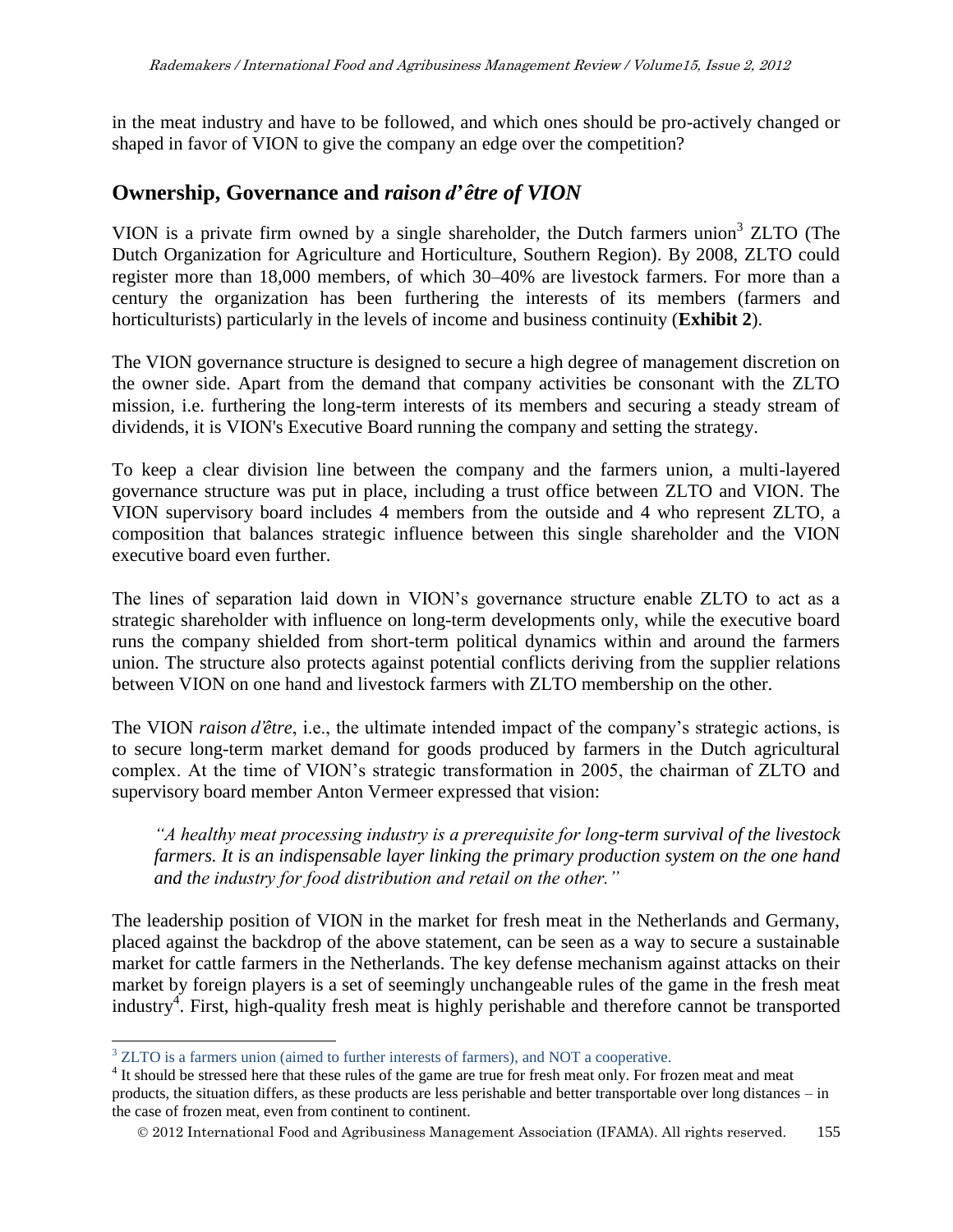over long distances in an economically viable way. New entrants would have to buy market share by taking over meat production plants in VION's own backyard. The alternative, namely to set up new fresh meat production plants in a highly mature industry, is not considered to be a viable option. Second, supermarkets and food service clients demand just-in-time delivery, which also hampers long-distance transportation of fresh meat and increases both the complexity and long-term nature of buyer-supplier relations.

In addition to the above, it can be argued that furthering the development of the Dutch meat processing industry alone will not be enough. The Dutch agricultural sector at large is facing the challenge of securing demand for their goods in a globalizing food industry with ever fewer and larger international players on the processing and retail side who are driving cross-border competition.

# **Company History**

 $\overline{a}$ 

VION originated as an animal by-products processor in the 1930s, expanded the business via takeovers in the 1980s, branched out in value-added products based mainly on gelatin in the 1990s, and made a massive move into the meat industry in the period  $2004-2005^5$ . On July 1, 2006, the company gave itself a new name, switching from SOVION to VION Food Group. This marked the completion of the strategic transformation from an animal by-products processor, gelatin and drug delivery company with  $\epsilon$ 760 million sales in 2002 towards a leading,  $\epsilon$ 7.1 billion company in the European meat industry by 2007. That was not an easy journey. The commonly accepted view at the time was that the ailing meat industry in the Netherlands was just about to collapse, along with parts of the German meat industry. As illustrated by CEO Daan van Doorn:

*"Five years ago banks were not willing to invest in the meat industry, which made it difficult to find the required capital to pursue our strategy."*

By contrast, newspapers have devoted whole pages to VION since the turnaround and the company has received nominations which include Best European Entrepreneur of the Year, and Growth Strategy of the Year.

In 2008 major activities of the VION corporation revolve around the markets for beef, lamb and pork (approximately 86% of annual turnover) in Western Europe, driven by a business that encompasses slaughtering and meat processing. At the same time, the company is expanding into the convenience food business, while remaining active as a leading and growing European firm in animal by-products processing, and as a worldwide leading player in the gelatin business **(Exhibit 3)**.

# **VION Corporation: Three Divisions and a Business Unit**

VION consists of three divisions (Fresh Meat, Ingredients, Convenience) and one separate business unit (Banner). The principle at corporate headquarters is to provide the divisions and their business units with a high level of autonomy under strict financial control.

<sup>5</sup> For more details, see the business case "*Sovion NV: Reshaping the meat industry in Europe*", August 2005.

2012 International Food and Agribusiness Management Association (IFAMA). All rights reserved. 156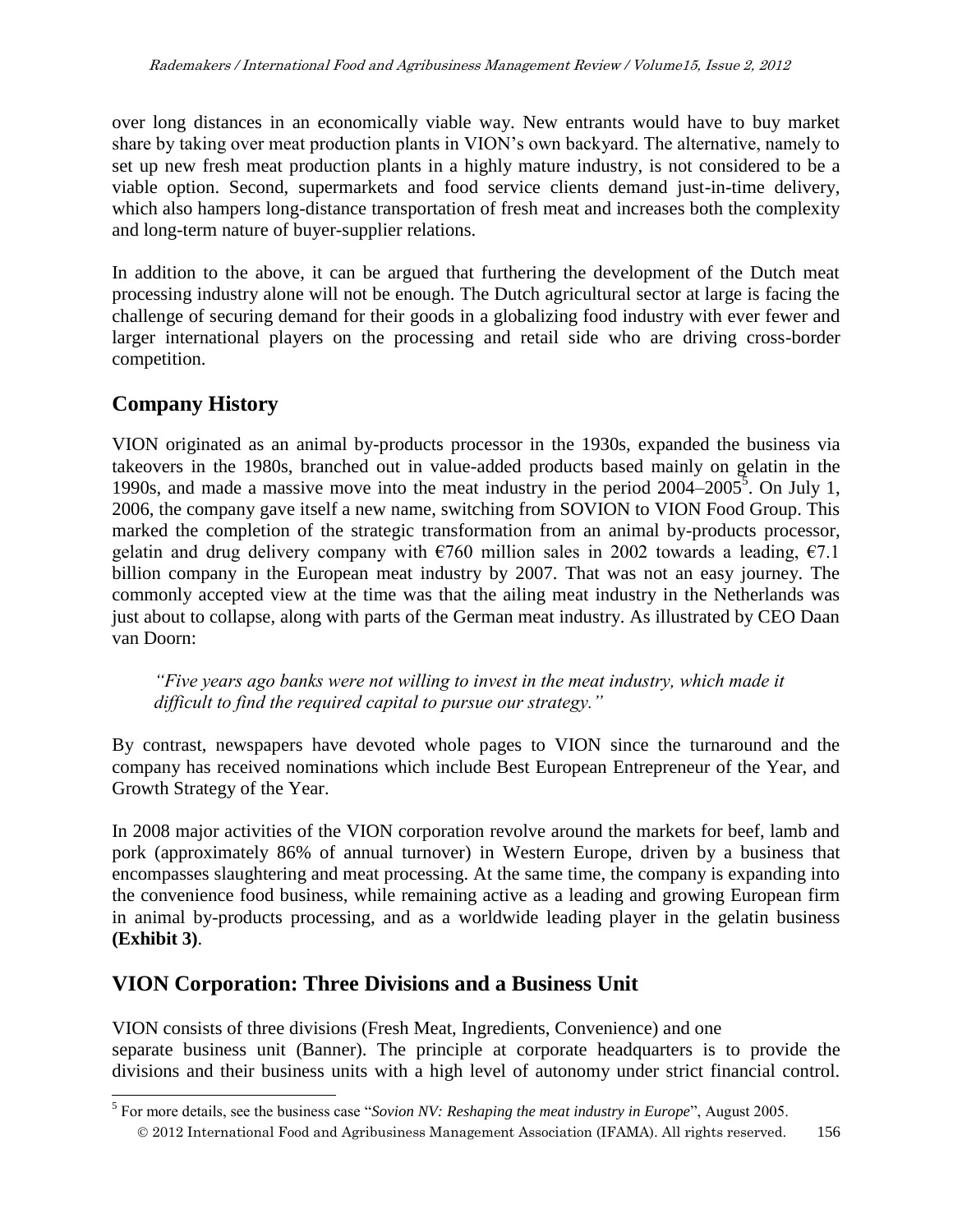The basic idea is to enable the units to respond optimally to market and industry developments and keep corporate overheads as low as possible.

*VION Fresh Meat:* Active in processing, producing and obtaining economic value from meat products (pork, beef and lamb), VION Fresh Meat employed 6,447 persons in 44 operating plants and 14 country offices in 2007, realizing a turnover of €5.4 billion. The Fresh Meat division operates worldwide, with meat processing plants concentrated in the Netherlands and Germany, and with sales offices all across Europe plus one in Australia. Key customers served by the division include *retailers* (such as Ahold, Wal-Mart, Aldi, Metro Group, Carrefour and Tesco), *food service companies* (such as Burger King and McDonald's), and the branded *food industry* (including Unilever and Nestlé). The VION Fresh Meat strategy is largely focused on margin-driven growth in the Dutch, German and UK markets, and increased export to Italy, France, Spain, Greece, Eastern European countries, the USA and countries in Asia. In line with the corporate philosophy of high business unit autonomy and market responsiveness, VION Fresh Meat and the constituting business units are linked with the other VION divisions and businesses on a pragmatic and transactional basis. VION has put the newly acquired Grampian into a new division, VION UK. This division is managed from the UK and led by executive board member Ton Christiaanse. In the UK, VION currently has four business operations. Key Country Foods is a major UK retail bacon processor. VION also holds a majority share in J&J Tranfield (acquisition of majority of shares in beginning of 2008), a leading supplier and manufacturer of pizza and sausages. VION Food UK Ltd is responsible for the sales of bacon, fresh pork, beef and convenience products to the UK market. VION company Oerlemans Foods, belonging to the VION Convenience division, offers fresh frozen vegetables, potato products and fruit through the UK sales office.

*VION Ingredients:* With 62 operating plants around the world, 5 international offices and 4,512 employees, the Ingredients division achieved a turnover of  $E$ 0.7 billion in 2007. The VION Ingredients division is the European market leader in blood products and animal proteins. Business units of the division include Sobel, Rousselot, and Sobel 5Q. The Sobel business unit, operating in the animal by-products industry, includes Rendac (collecting and processing fallen stock and other risk-involved animal by-products), Sonac (producing and selling ingredients from animal-based raw materials), and Ecoson (producing biofuels from slaughter by-products). Rousselot is the second largest gelatin producer in the world with a market share of 19% behind the number one Gelita which had a 24% market share in 2007. Rousselot gelatin is used by clients in the food and pharmaceutical industries, and the adhesives and photo paper industries among others. Sobel 5Q is a business unit which coordinates the sale of slaughter by-products originating from all VION operations. The VION Ingredients strategy is aimed at consolidation of its leading positions in the market for fat in Europe and blood products in China, strengthening of the Sonac position in natural casings, and expansion of Rousselot (gelatin) in South America.

*VION Convenience*: This division concentrates on the development, production, and marketing of meat-based convenience foods and also non-meat foods including fish, vegetables and vegetarian products**.** In 2007 the division achieved a turnover of €1.2 billion with 3,884 employees, 30 plants and 14 international offices (shared with the Fresh Meat division). The seven business units of the division include Frozen Retail, Frozen Vegetables, Processed Meat & Chilled Food, VION Retail NL (serving retailers with customized food products and services),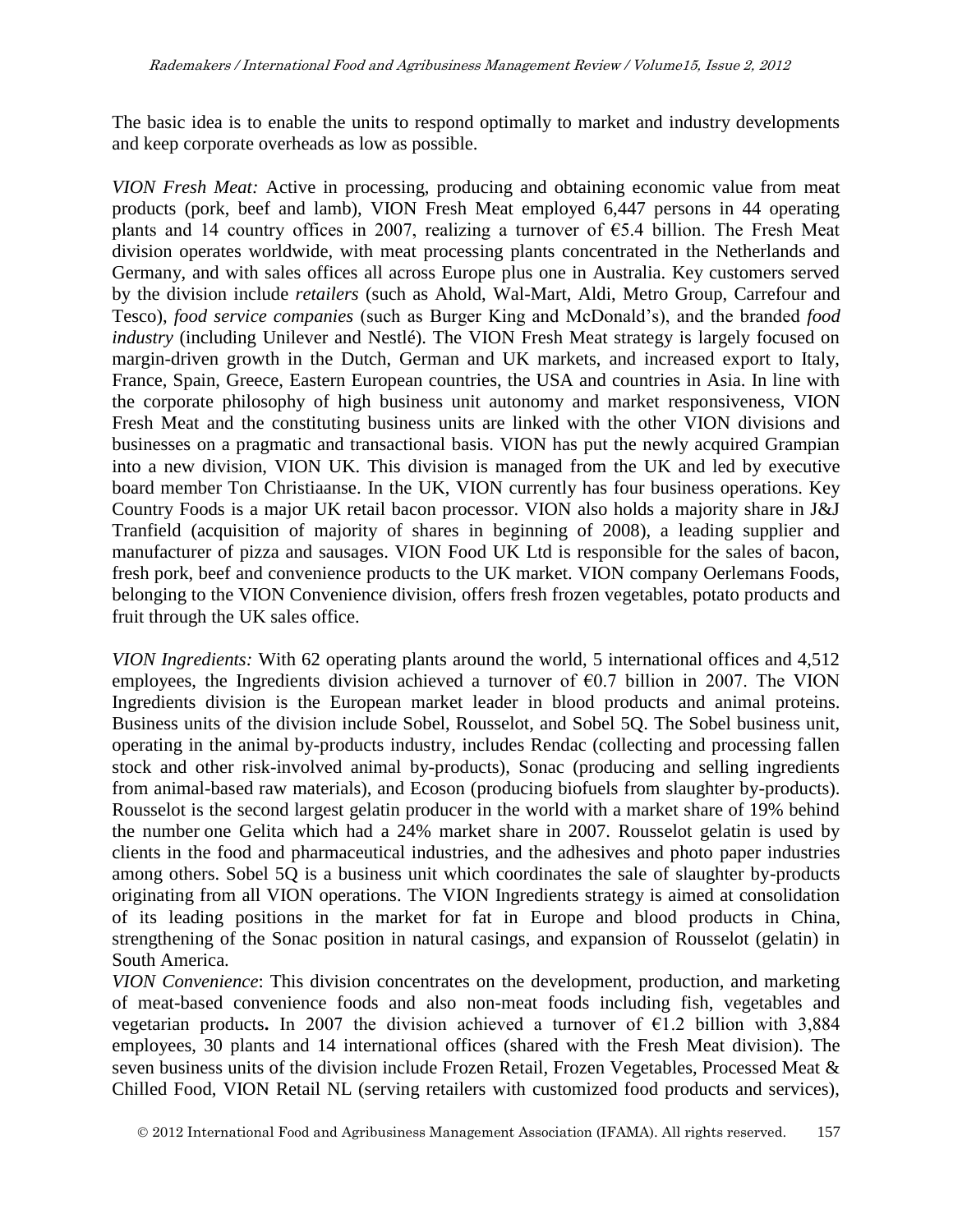Pre-packed Fresh, Food Service and Tranfield. The strategy of this division revolves around innovation, consolidation and optimization of the brand portfolio, and further development of market research and intelligence. VION Convenience aims to further internationalize its product portfolio via sales offices, and the division is expected to double its sales to about  $\epsilon$ 2.5 billion within the next five years.

*Banner* is a separate business unit, prominent in the development and production of gelatin and non-gelatin based oral dosage forms for the pharmaceutical, food supplement and cosmetics industries. The business unit is mentioned separately since it no longer fits in with VION's aim to be market leader (top 3) in selected market segments. The money that can be made by selling Banner can be used for further acquisitions.

# **European Meat Industry Wisdoms**

The meat industry receives serious attention from observers and analysts working for governments, EU offices, universities, journals, consultancies, and also the leading meat companies, who try to understand what is going on in the business and where it is heading. From the vast stream of information, thoughts and opinions, five major industry wisdoms can be distilled which seem to drive strategic thinking in the contemporary European meat business.

- 1. *Food retail is leading and consolidating, food suppliers need to follow*. The retail consolidations are outpacing those of food processors and producers. The retailer bargaining power increases due to these consolidations plus the strength of their private labels or store labels, so they have alternative resources for purchasing, and they are able to negotiate favorable prices due to large volumes<sup>6</sup>.
- *2. Bigger is better in meat production.* The meat industry is largely a commodity business where economies of scale and high volumes drive costs down, particularly in slaughtering.
- 3. *The pressure on margins remains high*. Competition in the meat industry is intense and is intensifying further, among other reasons due to the increasing export power of Brazilian meat companies, the aggressive price policies of producers operating from relatively low-cost countries within the European Union, and the rising strength of the euro over the dollar and other currencies. Further pressure on margins is caused by rising costs to secure food safety, preventing and fighting cattle diseases, as well as societal pressures for natural environment protection measures and animal welfare. On the other hand, margins can be improved or sustained through processing slaughter by-products into value-added products.
- 4. *Future growth of demand is in value-added food propositions*. Differentiation is believed to be an escape route from the current commoditization trap, but most meat companies in Europe have problems distinguishing themselves from their competitors. They use similar production methods, of course leading to products with almost identical quality and taste. In this light, it is relevant to note that fresh meat is a 'must-have' item for supermarkets, and ontime delivery and freshness is at least as crucial as a good price.

 $\overline{a}$ 

 $6$  Competitiveness of the European Food Industry, EU report, 2007.

2012 International Food and Agribusiness Management Association (IFAMA). All rights reserved. 158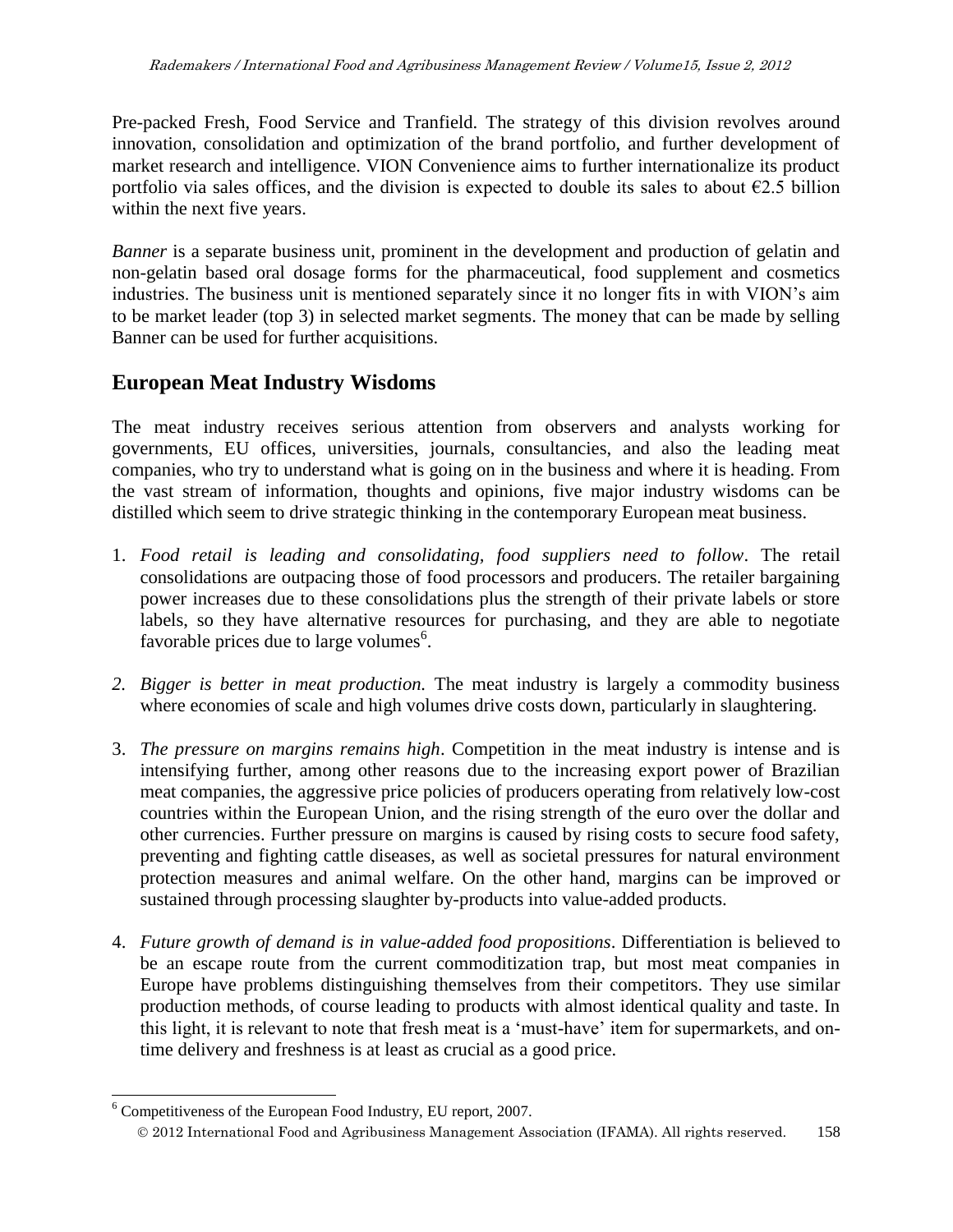5. *Access to a stable pool of farmers able to supply both good quality and quantity at a competitive price is the bedrock of the processor's value-adding processes*. Farmers, however, tend to be suspicious of the attempts by meat firms to work on a partnership basis with them instead of trading for cattle and pigs on a spot-market driven, transactional basis with a focus on price. This hampers the attempts of meat processors to enhance the performance of farmers.

Considering that a majority of the meat companies in Europe have these five wisdoms on their radar screen, an important question is, which competitors will be able to take advantage of those forces by acting upon them, and how? Which competitors will be best in playing by the rules of the game in this industry? Which competitors will be able to bend the rules in their favor, or set new ones?

# **The Competitive Landscape of the European Meat Industry**

A glance at the meat industry in Europe from a bird's eye view shows a crowd of global, national and local companies (Figure 1). Some are consolidating their positions, some are struggling, and others have a foothold for further expansion.



**Figure 1.** A Bird's Eye View of the Meat Industry in Europe **Source.** VION Company Presentation, 2007

European meat firms generally focus on slaughtering and processing, whereas most companies from other continents also incorporate downstream activities such as farming and sometimes even genetics. The worldwide operating meat firms **(Exhibit 4)** differ in terms of species they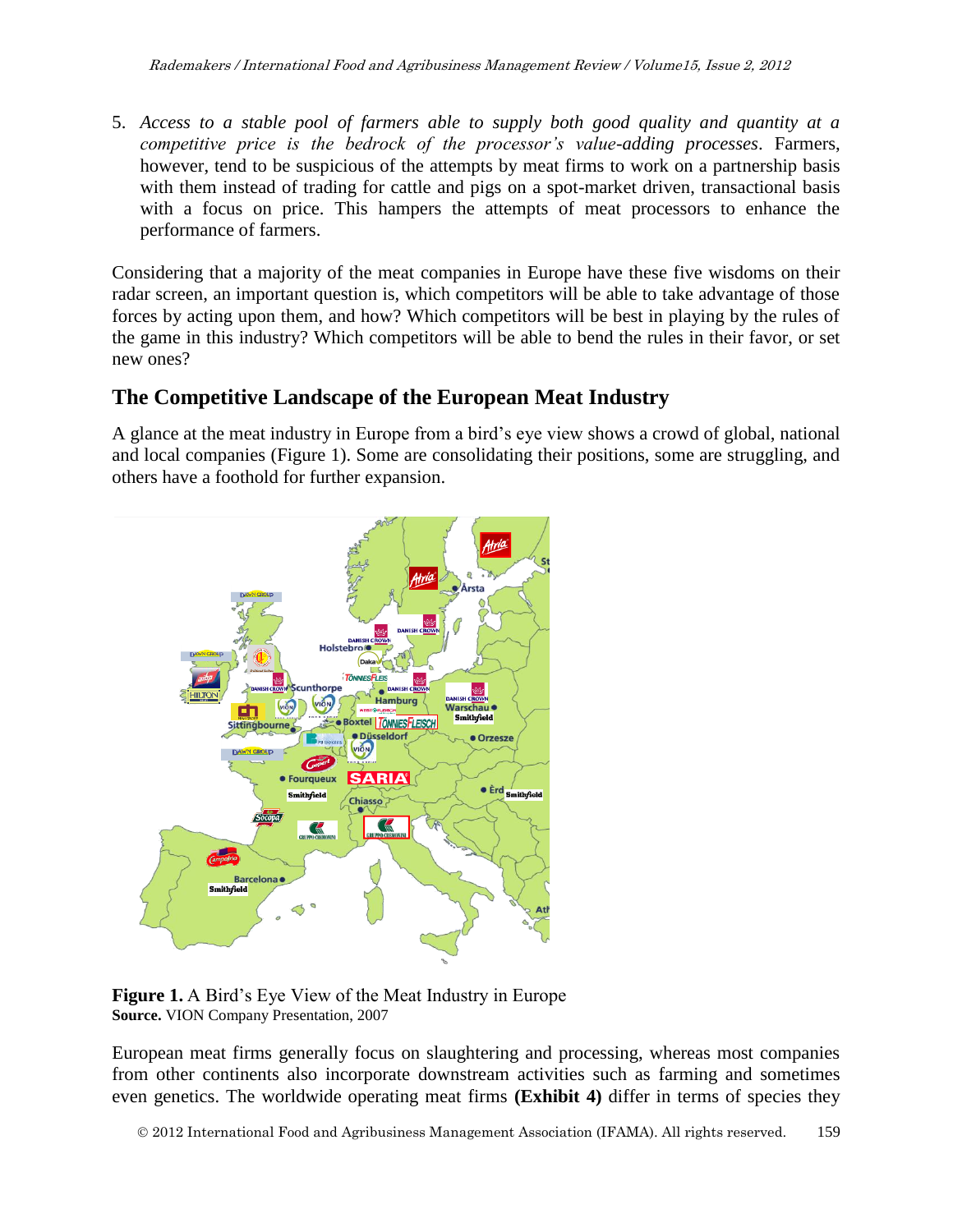process. Most companies, however, have pork and beef in their portfolio. The competitors also differ in the levels of integration of their value chains, ranging from genetics and cattle breeding to convenience food manufacturing (**Exhibit 5**). A third key difference is the ownership structure, including cooperatives (e.g., Danish Crown), publicly listed firms (e.g., Smithfield), and privately held companies (e.g., VION). All global meat competitors with operations in Europe show a solid home base, while increasingly seeking market opportunities overseas.

*Pork:* Regarded from a global perspective, seven out of the top 20 pork producers are European companies operating from their domestic regions, while eight of the largest producers are US-American, four are Brazilian, and one is of Chinese origin **(Exhibit 6)**. Looking at 7 large European pork producers and with non-European competitors moving in, the European pork business is becoming quite crowded, and that is driving increasingly strong competitive pressures. Seen in this light, consolidation is likely to progress on a Europe-wide scale. The world's top 3 pork producers, Smithfield Foods (USA), Danish Crown (Denmark) and VION are competing both for access to European customers and to the suppliers. Danish Crown is the largest fresh pork processor in Europe with a 10.7% market share in 2007, with VION following in a close second position (8.9%), and the German Tönnies placing third (4%). Smithfield Foods, considered the world's number 1 pork producer, entered the European market in 2005, starting up and acquiring operations in Romania and Poland. Meanwhile, they have built positions through acquisitions and joint ventures in Spain and France, with some smaller operations in the UK and the Netherlands.

*Beef:* VION became the European market leader in fresh beef, with a 7.4% market share after acquiring a 50% stake in the Germany-based Südfleish in 2007. Second largest in Europe is the Irish Food Group, operating 23 processing plants and realizing a turnover of around  $\epsilon$ 1 billion in 2007. Cremonini, a leading beef processor in Italy, is the third largest player in the European beef scene. In 2007, Cremonini's beef processing company INALCA was acquired by the Brazilbased JBS Swift, the world's largest beef producer entirely focused on beef activities. By contrast, the USA-based Smithfield Foods has divested all beef activities, selling their beef unit to JBS Swift for USD 565 million in cash in March 2008.

*Lamb:* In the less crowded and much smaller market for lamb meat, JBS Swift is VION's main competitor**.** The key players in this market are well established in geographical territories which have high entry barriers that, in turn, are rooted in the land-bound nature of lamb production.

#### **The VION Meat Strategy**

The VION Fresh Meat division has the bulk of its activities geographically focused in the Netherlands, Germany, and, after the acquisition of Grampian, also the UK (**Exhibit 7**). The driving philosophy is to be market leader (in pork, beef and lamb) through margin driven growth and increased exports to the UK, Italy, France, Spain, Greece, Eastern European countries, the USA, and Asia. To achieve this, VION stays close to its strengths: building and maintaining durable relations with farmers and customers, exploiting the core capability of growing through acquisitions and turning the acquired processing companies around. Moreover, expanding and developing capabilities to thrive in differentiation-driven business, as opposed to low-cost activities, is high on the managerial agenda. In tune with this, the VION Convenience division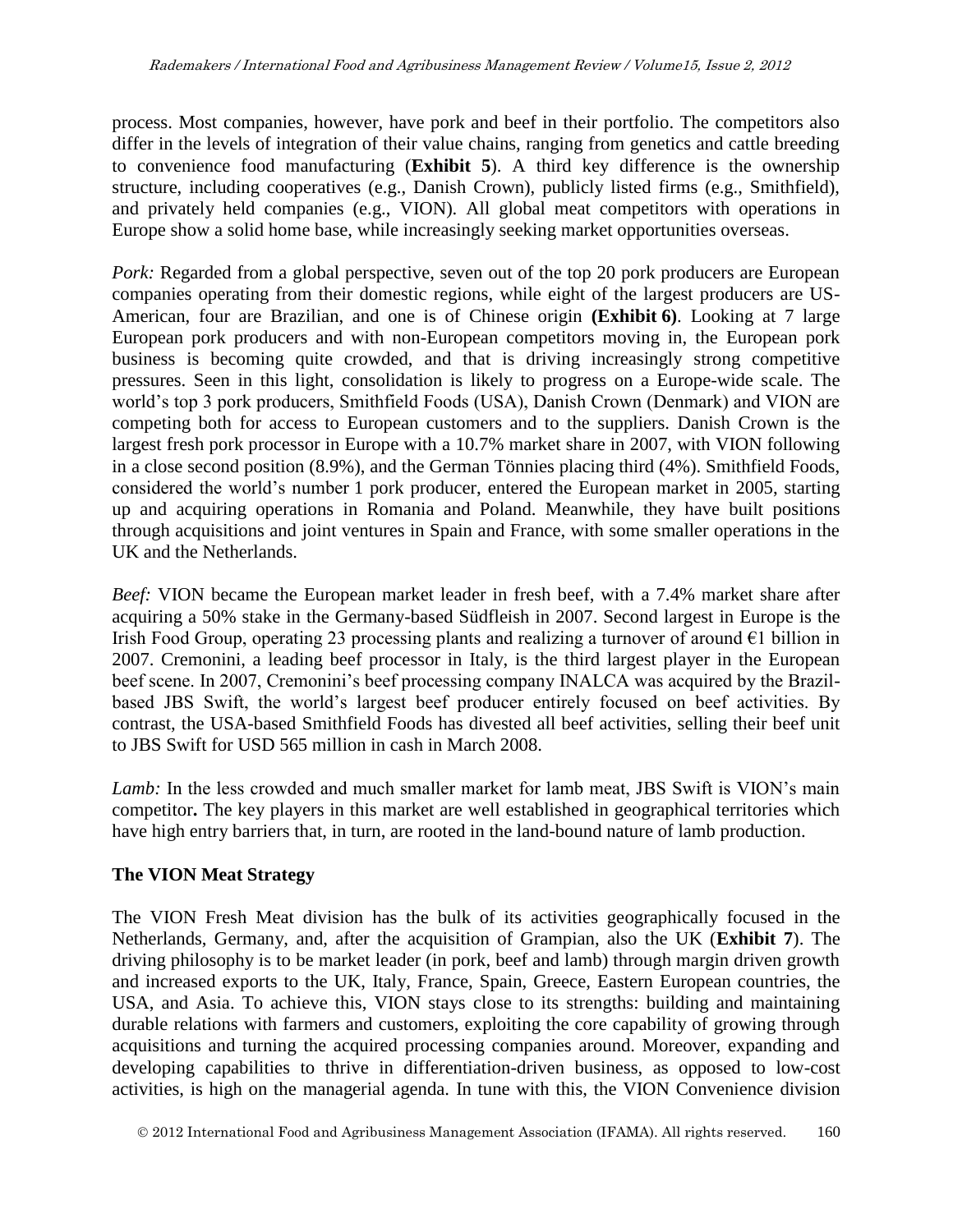assists VION Fresh Meat in the ongoing search for new products. Innovation, receiving top management attention since 2005, can be considered to be another spearhead. As VION's Chief Strategy Officer Peter Beckers puts it:

*"In generics innovation is possible as well.*"

Apart from defending the relatively stable meat business activities in Europe through cost cutting, and seeking growth through ongoing innovation of processes, technologies and propositions to customers, it has been no secret that an important part of VION's future growth will be realized through acquisitions and joint ventures in the meat industry. According to CFO Ton Lammers:

*"VION has a war chest of €150 to €200 million for future acquisitions, and more capital will become available with the projected divestment of Banner."*

Adding value to slaughter by-products can also deliver financial advantages for VION and reduce the pressure on fresh meat margins. On top of that, VION acquisition power can be boosted even further, as CFO Lammers explained in a 2007 interview:

*"On Earnings Before Tax Depreciation and Amortization (EBITDA) of almost €300 million, one can borrow over €1 billion*."

The question remains, where should VION seek value-adding takeovers and what is the right timing, given the competitive situation? In case opportunities in beef and pork processing run out in Northwest Europe, VION would not be short of options. New opportunities lie ahead both in Southern and Eastern Europe, and in meat business based on other species.

# **Looking Ahead**

With the European meat market under siege of leading global protein companies, and stiff competition from within, VION executive board members tend to take the emerging industry dynamics as a source of new opportunities for VION. However, there are concerns as well. The diversity of distinctive and hard-to-copy strengths which VION faces in major competitors confronts the company with much food for thought.

For instance, Smithfield Foods is well-geared for competing on costs when it comes to pork processing, as the company is known to run a highly efficient, low-cost business model, driven by high levels of supply chain integration (including farming), large scale, and focus. Their business model based on full vertical integration has been honed over the past decades. Yet they are successfully branching into convenience food. Also growing turkey in their domestic USA market, and with robust bridgeheads vested in Eastern and Southern Europe, they may begin competing in the northwestern regions of Europe at some point in time. Being a publicly listed firm, Smithfield enjoys access to relatively cheap capital for takeovers.

Brazil-based companies are also eagerly seeking chances to increase their stake in Europe. Sadia, the biggest poultry producer in the world, has shown interest in taking over European meat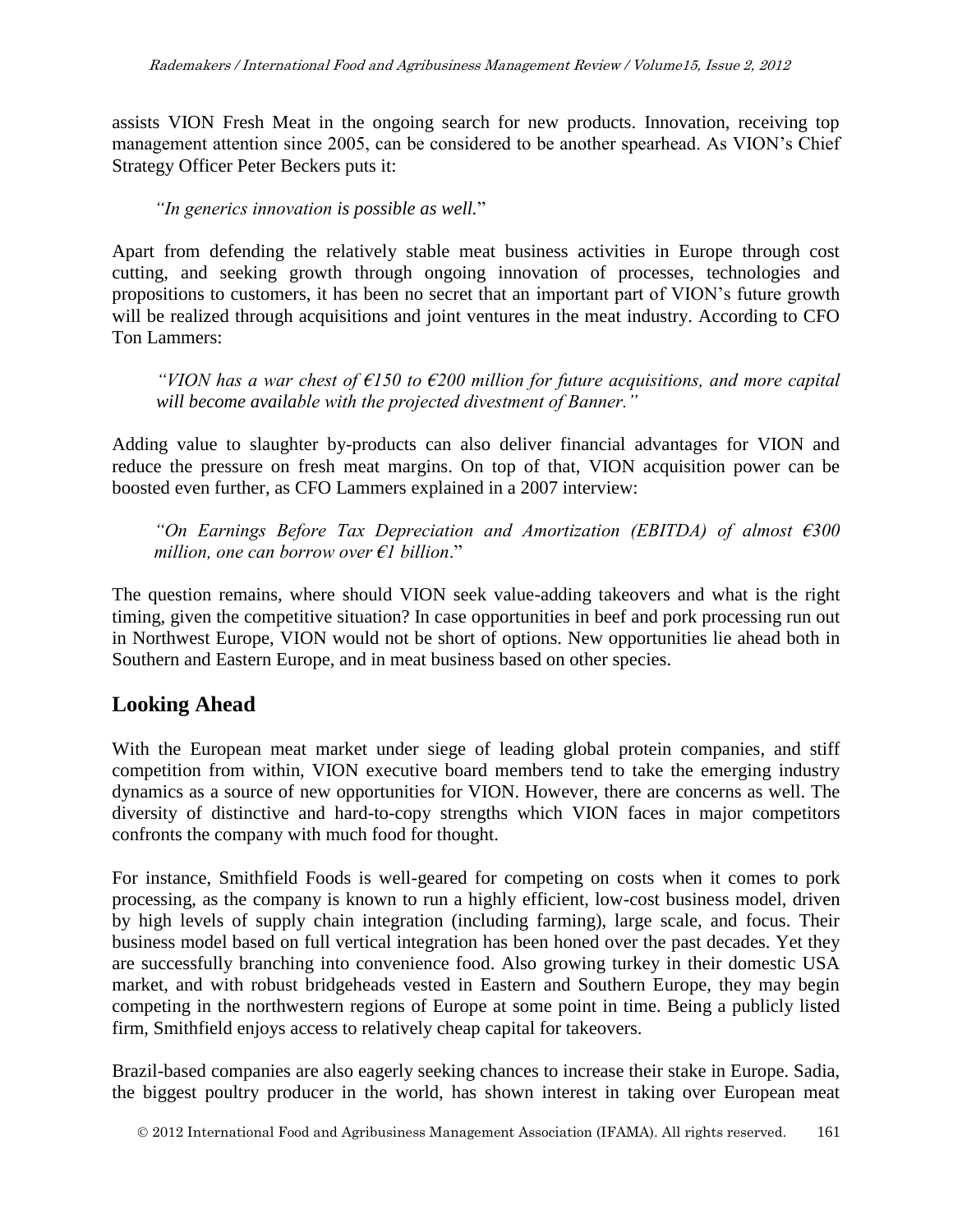companies, together with another Brazil-based food company called Perdigão. Moreover, the JBS-Inalca joint venture established in Italy in 2007 has provided another Brazilian giant with a firm foothold in the European Union. The Brazilian competition has the advantage of very lowcost domestic production, a huge unexploited potential for exports, and economies of scale – both in terms of production, sales power, and capital for takeovers. As an illustration of the Brazilian cost advantages over their European counterparts: in 2007, the production costs of one kilogram of pig meat were on average €1.50 in the Netherlands versus €1.08 in Brazil (2004 cost prices corrected for feed price increases). If and when the European Union allows the import of Brazilian meat, this could have serious consequences for VION.

Closer to home, Danish Crown cooperative, enjoys substantial advantages from stable and highquality supplies on the basis of mutually attractive purchasing arrangements with livestock farmers who are members of the cooperative. As a consequence, the company is likely to be well-geared for competing both on differentiation and cost through smart inputs into its processing activities. Danish Crown, however, is also known to operate with low solvency levels, driven by limited market conformity when it comes to the price they have to pay for members' supplies.

Considering VION amidst its competitors, some industry observers take the distinctive VION ownership structure as an advantage. Having ZLTO as a single shareholder allows for a longterm strategy, rather than a focus on quarterly profits. The farmers, though, are not de facto supplying VION. Tönnies, a privately owned German company, competes with VION for supplies. As a consequence, VION cherishes both the capabilities and the attitude required to live up to the daily challenges of a free market setting on the supply side.

Being part of a multi-business corporation, though loosely integrated, provides the VION Fresh Meat division with potentially distinctive strengths through cross-business synergies. VION, however, has yet to develop the synergies that could make a difference in terms of outperforming the competition. For example, VION is likely to enjoy benefits from a closer touch and better grasp of consumer market needs through the Convenience business relations.

But none of these advantages are strong enough, distinctive enough, or difficult for competition to copy. None of these will secure a long-term sustainable position in the European meat industry by default.

The storm outside the office building was not their greatest concern as the executive board talked strategy in the VION boardroom that day. More than enough questions were on the table. Could they rely on the charts? Were the mainstays strong enough to win the competitive race on the pan-European and even global scale? Which of their strengths should they practice to perfection? How could they make good use of the industry rules of the game to maintain the lead and put more distance between themselves and their competition in the European meat industry?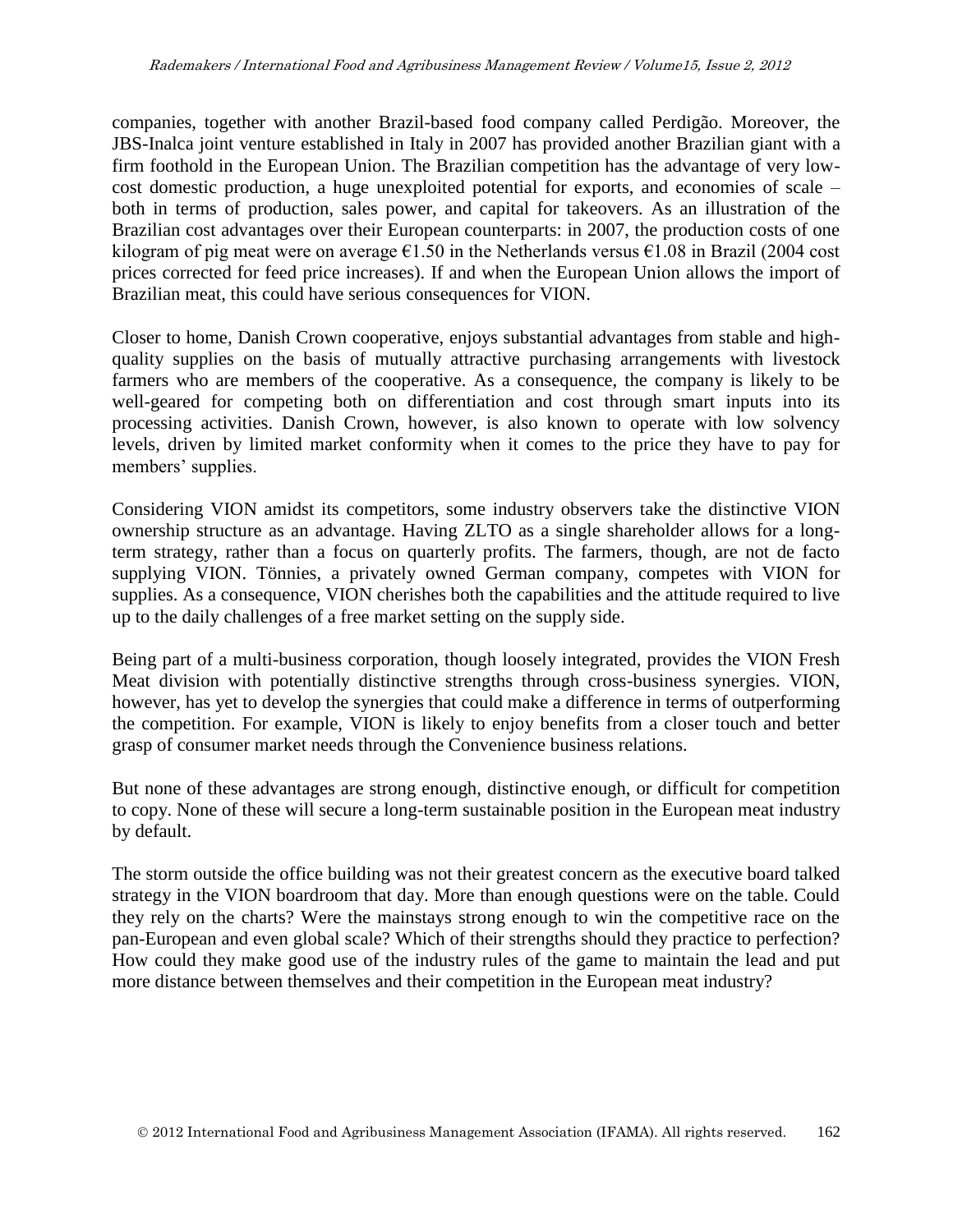# **Exhibit 1**

#### **Turnover**

VION food group achieved a turnover of  $\epsilon$ 7.1 billion in 2007. The turnover has been rapidly increasing from  $\epsilon$ 760 million in 2002 (known as Sovion at the time) to  $\epsilon$ 2.9 billion in 2003. From 2003 to 2005 the turnover increased to  $66.3$  billion. In 2007 VION recorded a turnover of  $67.1$  billion. The leaps in turnover have mainly been the result of acquisitions of various companies in the meat segment of the food industry.

### **EBITA**

The Earnings Before Interest, Taxes and Amortization (EBITA) have increased from  $\epsilon$ 94 million in 2003 to  $E129$  million in 2005 and  $E221$  million in 2007.

#### **Net Result after Taxes**

The net result after taxes has increased from  $646$  million in 2003 to  $670$  million in 2005 and  $6126$ million in 2007.

#### **Return on Capital Employed**

The Return on Capital Employed (ROCE) has fluctuated from 13.0% in 2003, to 11.1% in 2005 and 17.5% in 2007.

### **VION Food Group financial overview 2003–2007**





2012 International Food and Agribusiness Management Association (IFAMA). All rights reserved. 163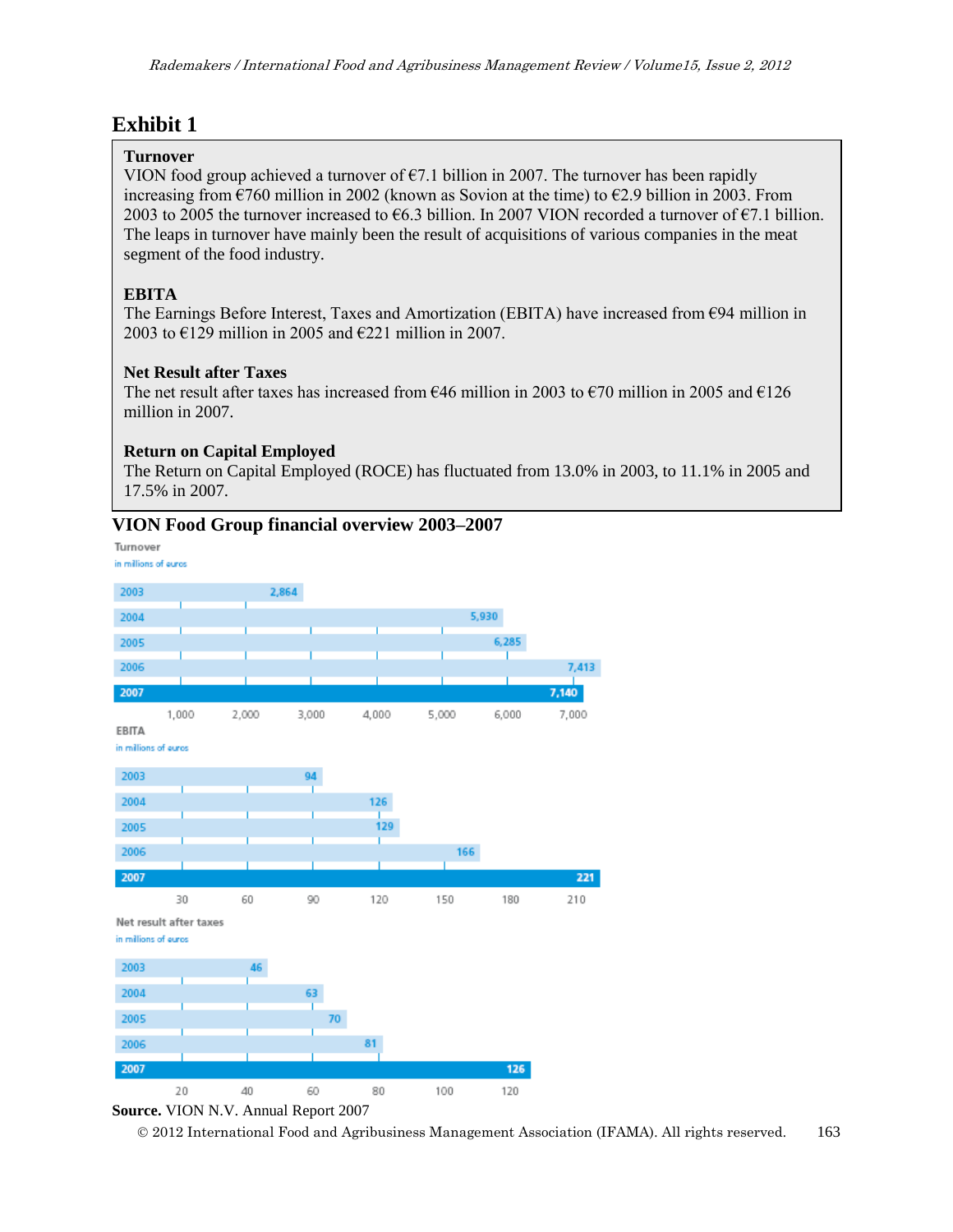## **Exhibit 2.**

ZLTO is a union of farmers and horticulturalists in the Dutch provinces Noord-Brabant, Zeeland, and the southern part of Gelderland. By 2008, the union listed approximately 18,000 members. The union furthers the interests of individual members, groups of members and entrepreneurs, and the collective interests of its members.

ZLTO is comprised of 65 departments divided over 4 regions, each with its own management team. Every member of the management team of a department has a portfolio with one or more policy issues in it. All portfolios, in turn, are represented in an administrative platform advising ZLTO's management team.

The organization has three separate divisions including ZLTO Interest Protection, ZLTO Projects, and ZLTO Advice, plus several related staff services.

### **ZLTO Interest Protection**

ZLTO Interest Protection promotes the interests of members who desire to be both market-driven and society-oriented. Through its extended network, ZLTO Interest Protection is able to influence the future and innovation capacity of the agricultural and horticultural industries.

### **ZLTO Projects**

ZLTO Projects stimulates structural teamwork within groups of agricultural entrepreneurs, initiatives for innovation in the agricultural sector, and practical execution of policies monitored by these groups of entrepreneurs.

### **ZLTO Advice**

The advisers and specialists of ZLTO Advice offer tailor-made solutions for individual agricultural entrepreneurs. They are the experts to talk to regarding important choices for the future, such as succession and members' investments to grow their businesses.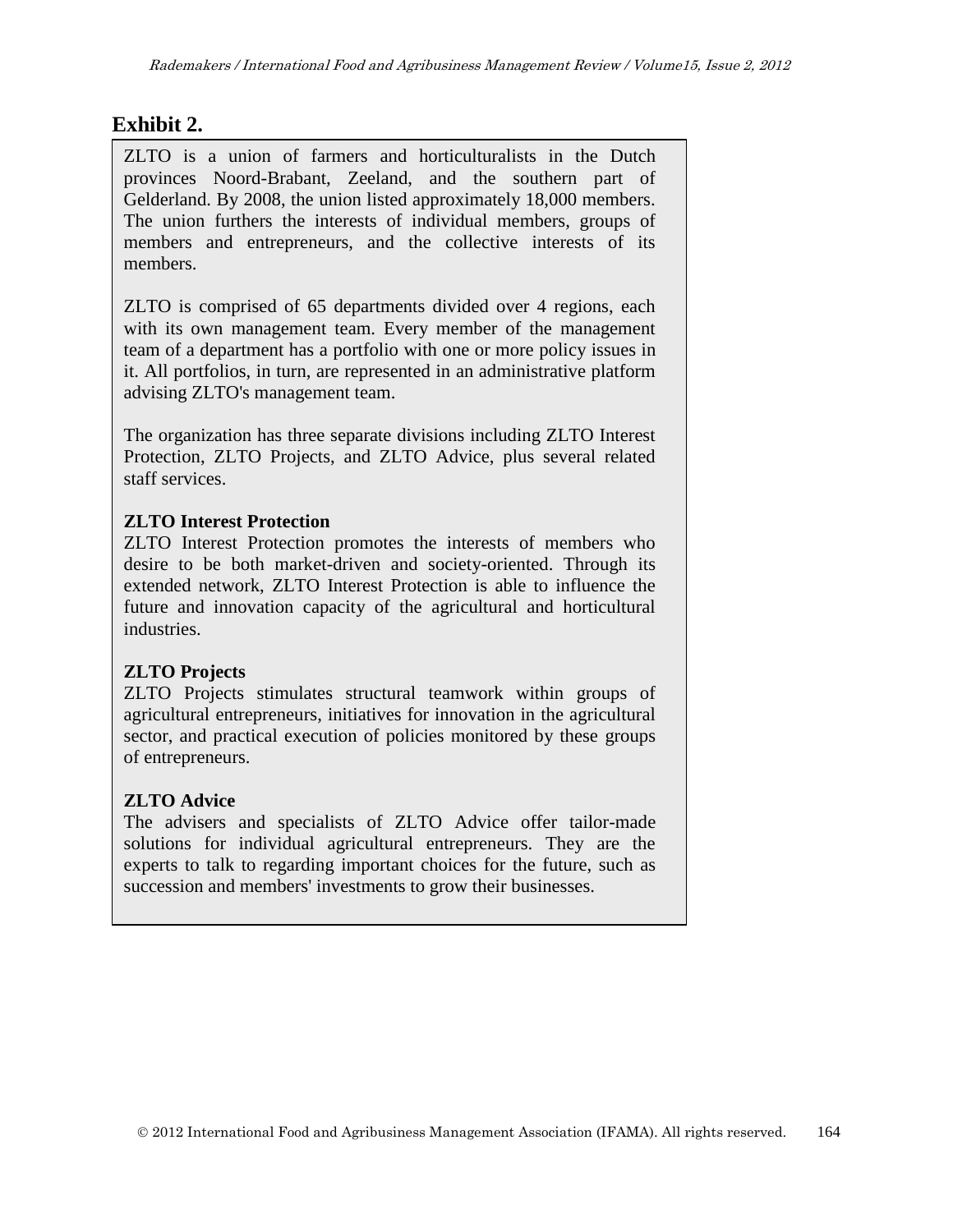## **Exhibit 3.** Acquisitions and joint ventures by VION in 2007 and 2008

**VION UK (**Grampian will be integrated into the new VION division, VION UK)

**2008** Acquisition of Grampian Country Food Group Ltd, one of the UK's leading food companies, supplying the major multiples with chicken, pork, beef and lamb. The company currently employs 17,500 staff (of which 4,500 in Thailand), with an annual turnover of £1.7 billion ( $E2.5$  billion) and has production locations in the UK and Thailand. The head office is located in Livingston, Scotland.

### **VION Fresh Meat**

**2008** Joint venture with the Russian RAMFOOD. RAMFOOD is specialized in the production of fresh and pre-packed meat and sausages. The company supplies the Russian retail and food service market in the Moscow area. RAMFOOD Group of Companies consists of a slaughter plant, a meat processing plant, a transport company, warehousing facility, distribution center and own retail outlets. The company has an annual turnover of rubles 3,2 billion (more than €86 million) and employs well over 1,300 employees.

**2007** 50% acquisition of Südfleisch in Germany

#### **VION Ingredients**

**2008** Joint venture with the Brazilian company Rebière, one of the leading companies in the Brazilian gelatin market, and one of the top 10 gelatin companies in the world. Rebière has about 400 employees.

**2007** Joint venture with the Chinese company Wuhan NPC. The company is the largest producer of plasma powder and hemoglobin powder destined for animal feed in China.

**2007** Acquisition of Gebr. Smilde, a producer and processor of animal fats for human consumption, with activities in the Netherlands, Germany and Austria. The company achieved a turnover of  $\epsilon$ 285 million in 2006 and has about 200 employees.

**2007** Joint venture with Combinatie Teijsen van den Hengel (CTH), a Netherlands-based company processing and selling natural sausage casings, based on slaughter by-products. CTH has production locations in Belgium, Germany, the Netherlands, Poland, Portugal, Spain and China, and employs about 500 persons.

### **VION Convenience**

**2008** Acquisition of a majority of the shares of J&J Tranfield. Tranfield is specialized in the production of sausages and pizza for the UK retail and food service market. Tranfield has an approximate turnover of  $E175$  million and 1400 employees.

**2007** Acquisition of the Dutch-based Oerlemans Foods. Oerlemans Foods is a Dutch company specializing in fresh frozen vegetables, potato products and fruit for the food service, retail and industrial markets. The company achieves 50 percent of its turnover in the Netherlands, Germany and the United Kingdom. Oerlemans is a  $E120$  million turnover company and has about 750 employees.

**2007** Acquisition of shares in Christian Salvesen, a transporter of frozen foods.

2007: Acquisition of the German company Artland Fleischwaren, a producer of meat-based food products. The company has about 500 employees. The subsidiary Keba, a producer of deep frozen snacks, has also been incorporated in the acquisition.

2012 International Food and Agribusiness Management Association (IFAMA). All rights reserved. 165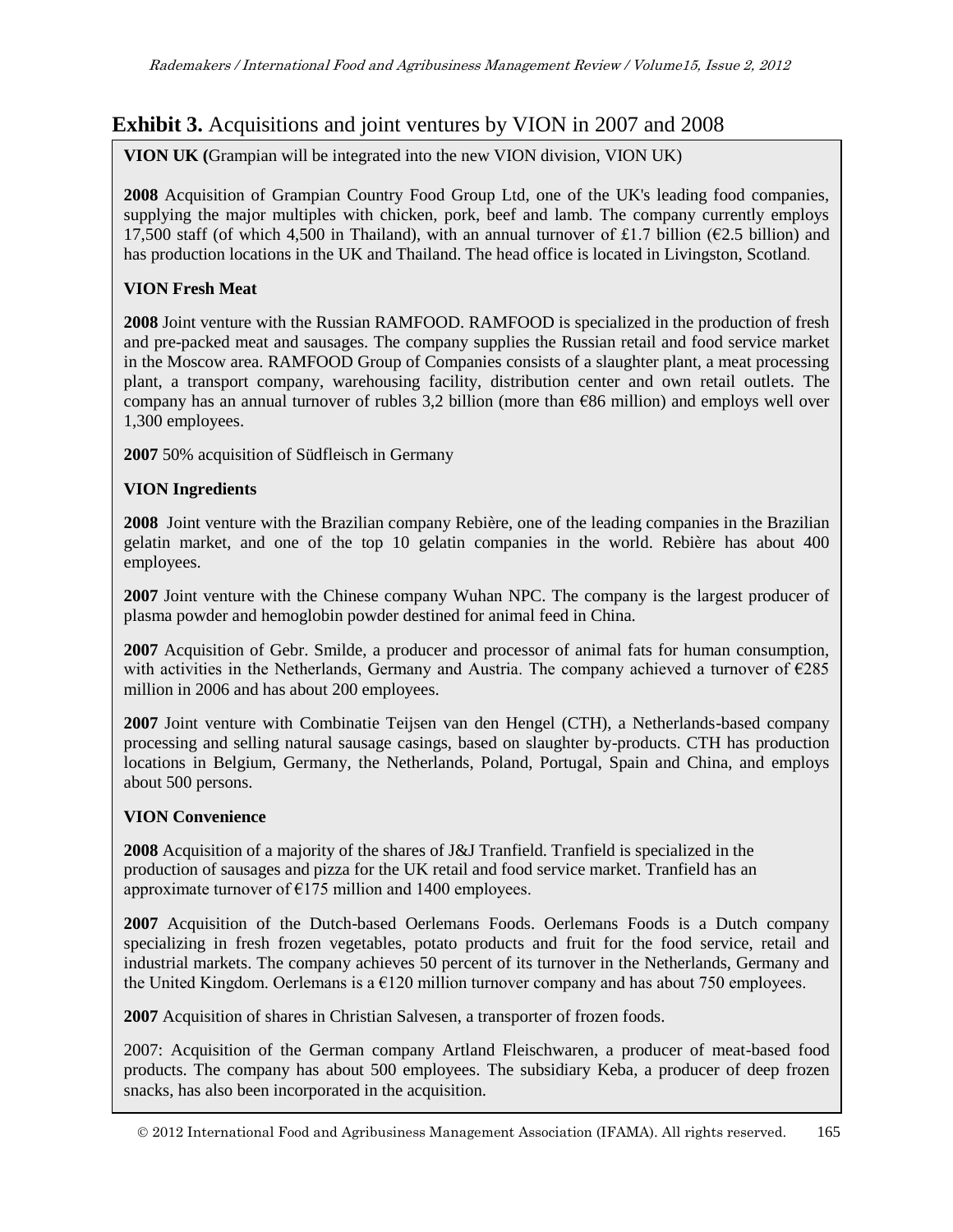



**Source.** VION Company Presentation, 2008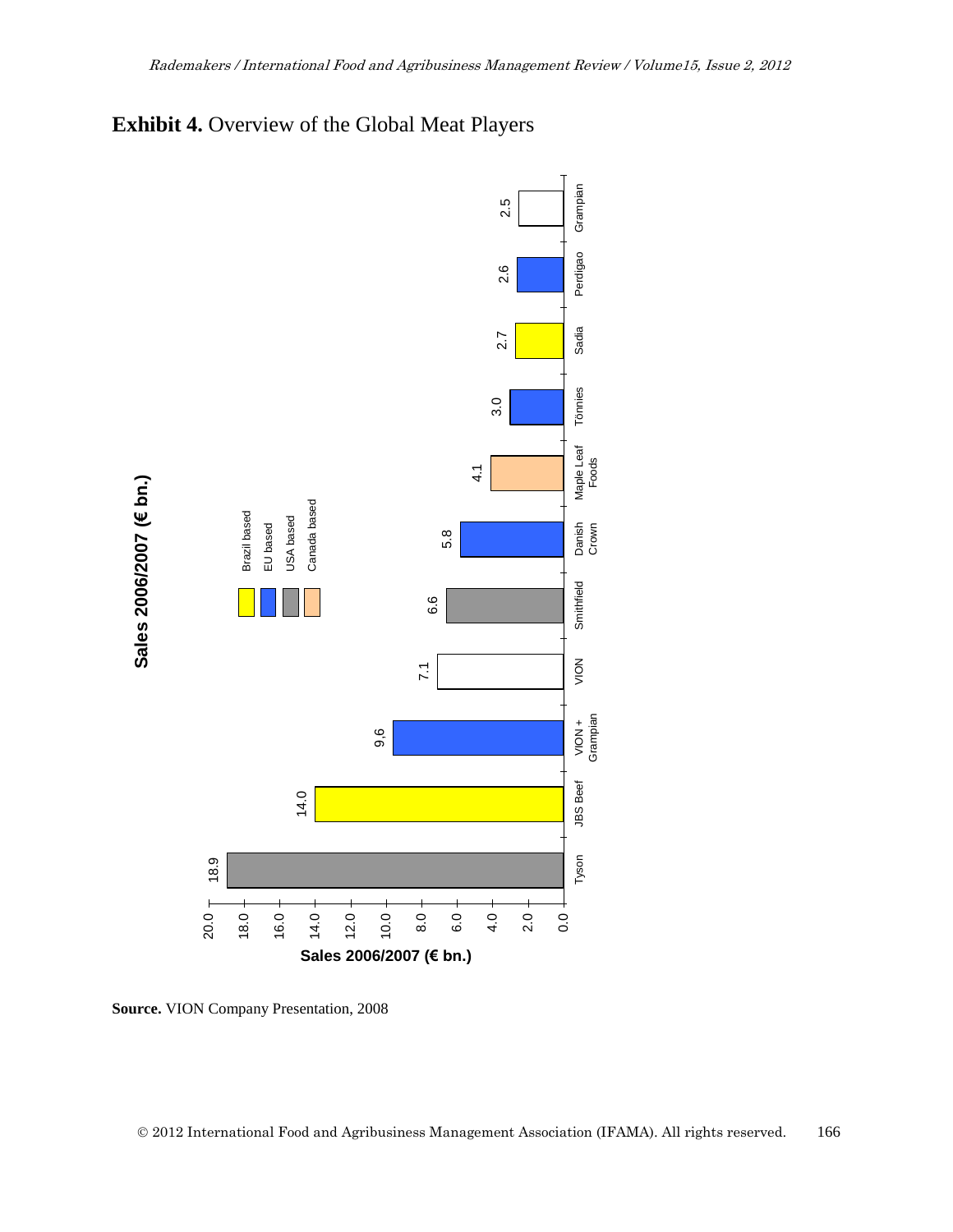

# **Exhibit 5.** Business Scope of Major Global Meat Companies

Rademakers / International Food and Agribusiness Management Review / Volume15, Issue 2, 2012

**Source.** Adapted from VION Food Group documents, 2007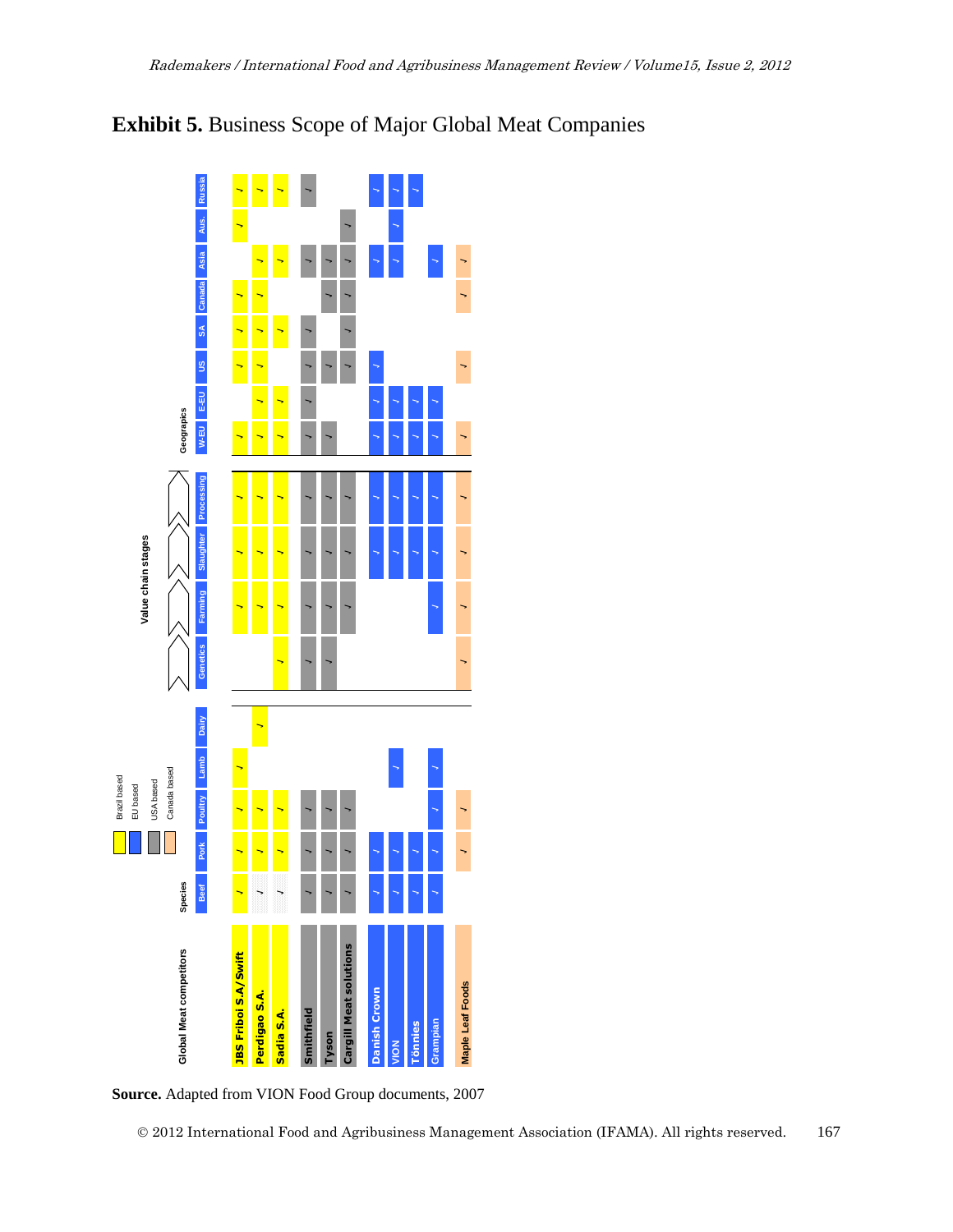# **Exhibit 6.** The 20 Largest Pig Processors in the World

| <b>Company and country</b>                              | <b>Pigs slaughtered/year</b> |
|---------------------------------------------------------|------------------------------|
| 1: Smithfield Foods (PSF-Animex)<br><b>USA/Poland</b>   | 30 million                   |
| 2: Danish Crown (Flagship-Sokolow)<br>Denmark/UK/Poland | 22 million                   |
| 3: Vion Netherlands/Germany                             | 19 million                   |
| 4: Tyson Foods (IBP) USA                                | 17 million                   |
| 5: Cargill (Excel-Seara) USA/Brazil                     | 10.4 million                 |
| 6: Friboi (Swift) USA/Brazil                            | 10 million                   |
| 7: Tönnies Germany                                      | 10 million                   |
| 8: Olymel Canada                                        | 8 million                    |
| 9: Maple Leaf Canada                                    | 7 million                    |
| 10: Hormel Foods USA                                    | 6 million                    |
| 11: Westfleisch/Barfuss Germany                         | 5.4 million                  |
| 12: Sadia Brazil                                        | 4.1 million                  |
| 13: Seaboard USA                                        | 4 million                    |
| 14: Cooperl France                                      | 3.7 million                  |
| 15: Perdigao Brazil                                     | 3.5 million                  |
| 16: Indiana Packers USA                                 | 3.3 million                  |
| 17: Socopa France                                       | 3.1 million                  |
| 18: Grampian Country Foods UK                           | 3 million                    |
| 19: Ng Fung Hong/ Shanghai Food Group China             | 3 million                    |
| 20: Aurora Brazil                                       | 2.7 million                  |

**Source.** DLG/Agriculture, 2007